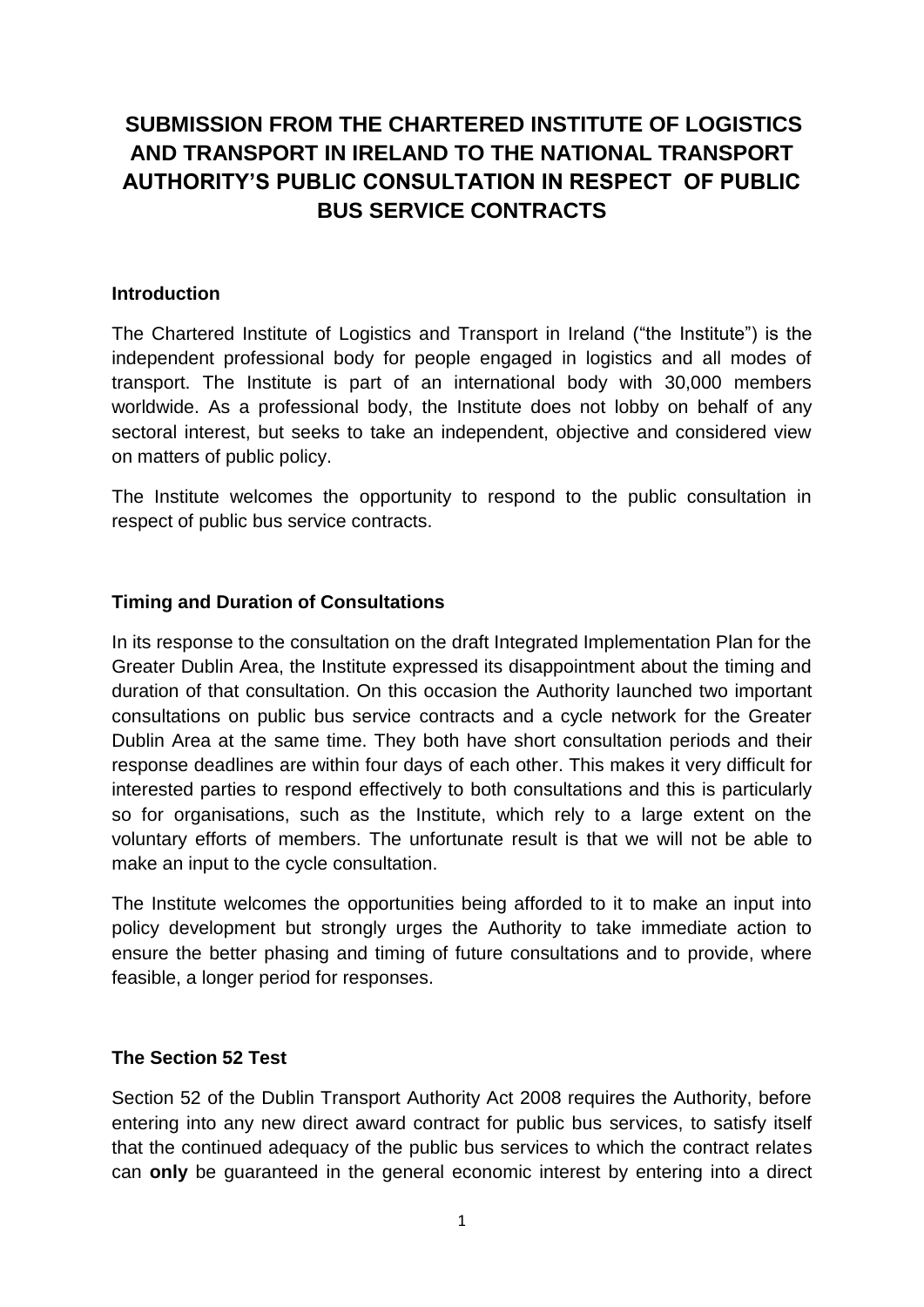award contract. The Authority acknowledges that this test sets a very high threshold but it is not wholly clear from the extensive consultation documentation what conclusion the Authority has reached. In the case of both the Dublin Bus and Bus Eireann services, the consultation papers state that the Authority "considers that the general economic interest would be **best** served" by retaining a substantial portion of services, but not all services, in a direct award contract. On the face of it, this conclusion does not seem to meet the "can **only** be guaranteed" requirement set down in the 2008 Act. When making its final determination, the Authority should state with greater precision what its exact conclusions are. Has it concluded that the continued adequacy of specified public bus services can only be guaranteed in the general economic interest by entering into a direct award contract or has it concluded that tendering should be introduced, albeit on a phased basis?

In our response to the 2012 public consultation, we raised a question as to whether it was possible to introduce tendering on a limited basis while at the same time retaining exclusive rights and direct award contracts. This does not appear to have been definitively addressed in the consultation documentation, but should be in the Authority's final determination.

### **Selection of Services for Competitive Tendering**

If the Authority decides to proceed with an element of competitive tendering, around 10% of the relevant market is in principle about right for the initial market test. It is of a sufficient scale to attract interest from bus operators and is of manageable proportions for the incumbent operator to address if it does not win the contract.

Two issues need to be considered in deciding the composition of the tender packages – the types of service to be included and the size of the tender package.

It is proposed to tender orbital and local services in the **Greater Dublin Area**. There may be a certain logic to this approach for the reasons set out in the consultation documentation. However there are questions as to its value. While it would undoubtedly provide the Authority with a valuable opportunity to test the market and obtain experience of the tender process, how much useful information would it provide to guide a decision on potential further opening of the market at a later stage? Local and orbital routes are not typical of the services provided by Dublin Bus. These are largely radial and they generally have different service patterns and frequencies and different operating conditions when compared with orbital and local routes.

The point is made in the consultation documentation that the orbital and local services have not been reconfigured as part of the Network Direct project and that they therefore offer significant potential for delivering cost efficiencies and possible service improvements within a low risk environment. However it also means that they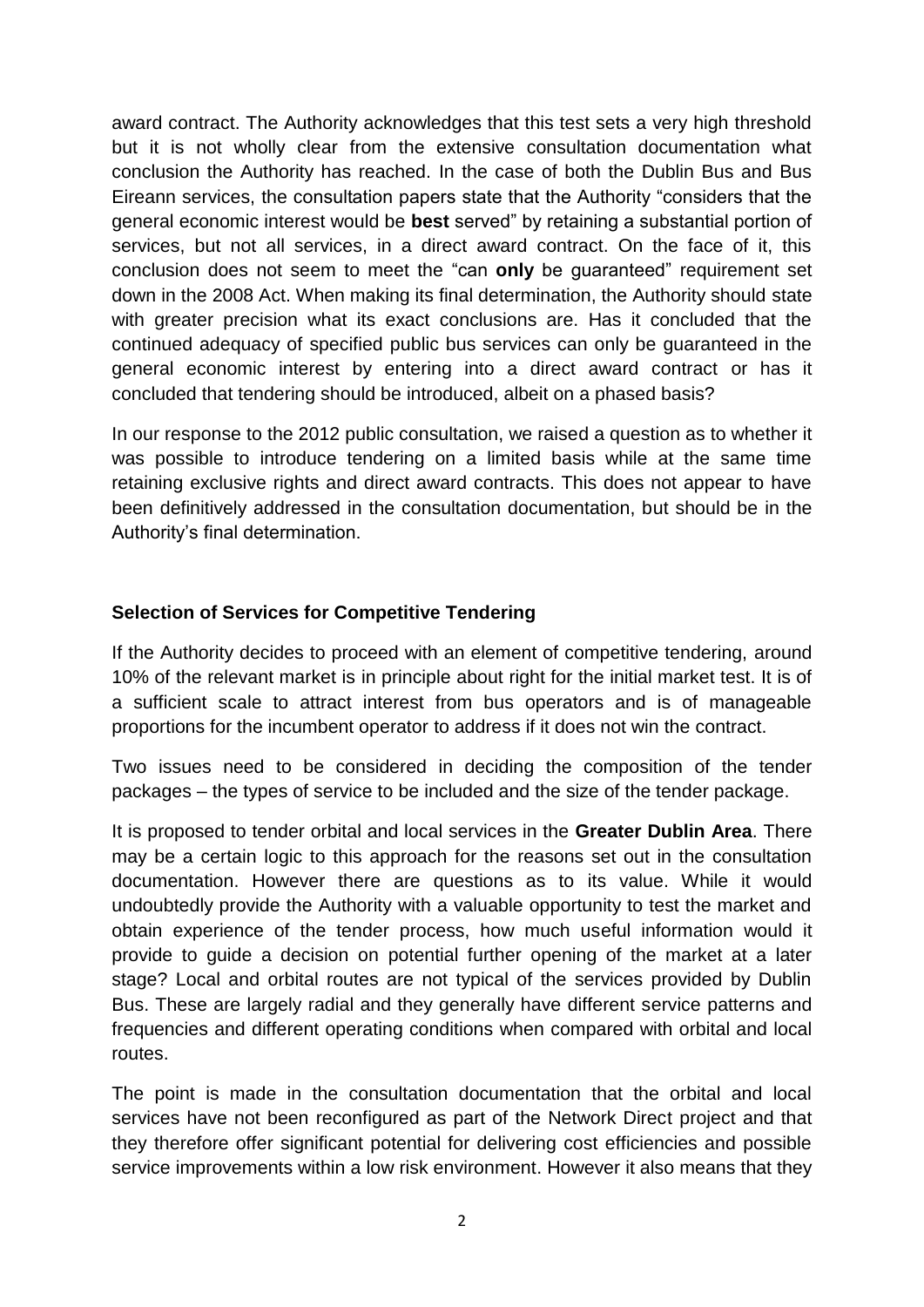would not necessarily be a good guide to the cost efficiencies and service improvements that could potentially be achieved from subsequently tendering the radial network which has already been reconfigured and has delivered significant cost and efficiency benefits.

We also have a range of specific concerns. Most of the routes are very small (23 routes operated by 80 buses) and geographically dispersed, stretching from Skerries in the north to Dunboyne in the west and Newtownmountkennedy in the south. These routes are currently operated from six Dublin Bus depots and contractors would probably require at least three alternative depots and a lot of dead running between these depots and the termini. There is already spare capacity in the existing depots and this would increase further if Dublin Bus did not win the tender competition. This is an inefficient use of resources and consideration should be given to ways in which existing depot space could be used. The depot issue will have to be addressed if tendering is expanded and it might be as well to face up to it now.

The proposed selection of orbital and local routes would provide no little or opportunity for an operator to plan and deploy resources on a network rather than a route basis. Some of the local routes serve a market in tandem with a radial route and it may be less than optimal to have them operated by different service providers. Examples include route 70 to the city supplemented by route 270 (Dunboyne-Blanchardstown) and route 33 to the city coupled with route 33a (Skerries-Swords-Airport). The Authority may also be too optimistic about the scope to grow business on the orbital and local routes because the economy and residential development are likely to grow at a somewhat slower pace and public funding may continue to be constrained and consequently not be available to support service expansion of up to 50%.

If our concerns prove to be well founded, they could lead to greater cost to the public purse than necessary, less than optimal efficiency and above all a poor basis on which to assess the efficacy of competitive tendering.

It is not clear from the consultation documentation how the services would be tendered – as one package, as a series of packages or route by route? The economic analysis suggests two packages, each of about 40 buses on the north and south fringes of the city. However the consultation paper appears to give no indication of the Authority's thinking in this regard. This should be addressed in the final determination.

As mentioned earlier, the services proposed to be tendered are very dispersed and this would present significant operational challenges such as where to position the fleet to optimise efficiency and where to provide depot facilities. Two packages, north and south, would go some way to address this concern.

Another factor referred to in the consultation documentation is the trade-off between a high level of competition (small number of routes in each tender) and economies of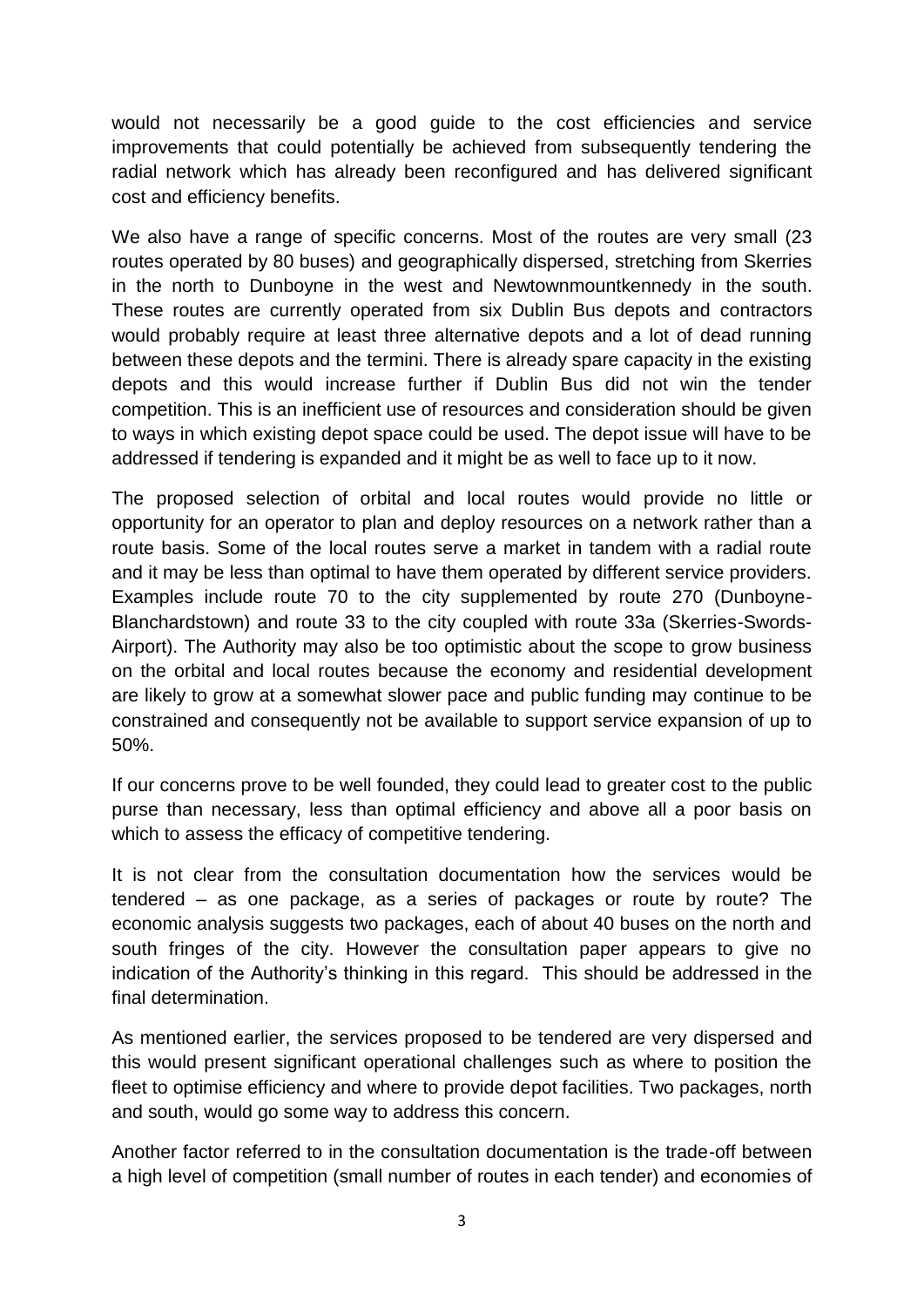scale (larger number of routes in each tender). The market consultation also revealed a difference of preference between Irish and international operators. Irish operators had a preference for smaller tender packages, less than 50 buses and preferably 20. International operators would wish to have packages of not less than 50 buses and preferably over 100. It may therefore be appropriate to have both smaller and larger packages to provide an adequate market test and effective competitive tension. It would also be important to consider the longer term implications where, for example, the PSO bus market was fully tendered. The Authority should consider how it might counter the tendency in other countries towards market consolidation over time, with fewer tenderers and therefore less competitive tender prices.

This initial market testing phase of competitive tendering should be used to trial a range of contract types. While the trend elsewhere has been towards route-based contracts, it may be useful to market test an area-based contract in Irish conditions. Orbital and local services might offer a suitable opportunity for such a contract. These services are underdeveloped and also present a challenging environment for traffic development. However this may also present an ideal opportunity to test the capacity of operators to be innovative. One way of doing this might be to use an initial request for proposals to test the market for innovative ideas and to follow this with a tendering process involving a shortlist of those who responded to the initial RFP. A route-based approach may provide little opportunity for innovation and may encourage a renewed tendency towards network fossilisation. This could be increasingly true the more detailed the service specification.

An area-based approach might encourage tenderers to think outside the box and this might be particularly useful in an area which has not been the subject of a detailed network review. It might also encourage a more root and branch review of how well the current network matches present and emerging travel demand, including latent demand. The Authority should ensure that all available transportation planning and traffic data is available to potential bidders.

A range of potential services has been identified for tendering **outside the Greater Dublin Area**, including city services, commuter services and rural stage carriage services. There is merit in selecting a range of service types for inclusion in the initial tender competition so as to obtain the best possible information to guide any potential future extension of tendering. Of the three potential combinations suggested in the consultation paper, a package comprising Waterford city services and stage carriage services in the southeast would seem to have the most merit. It offers geographical coherence and a mix of service types. Inclusion of all the Waterford city services in a package would seem to be a better option than a small number of Cork city services. Consideration could also be given to tendering a package of Dublin commuter routes. However the northern and southern coastal routes proposed in the consultation paper are very dispersed, stretching from Newry to Wicklow. They would, however, extend the range of service types to be market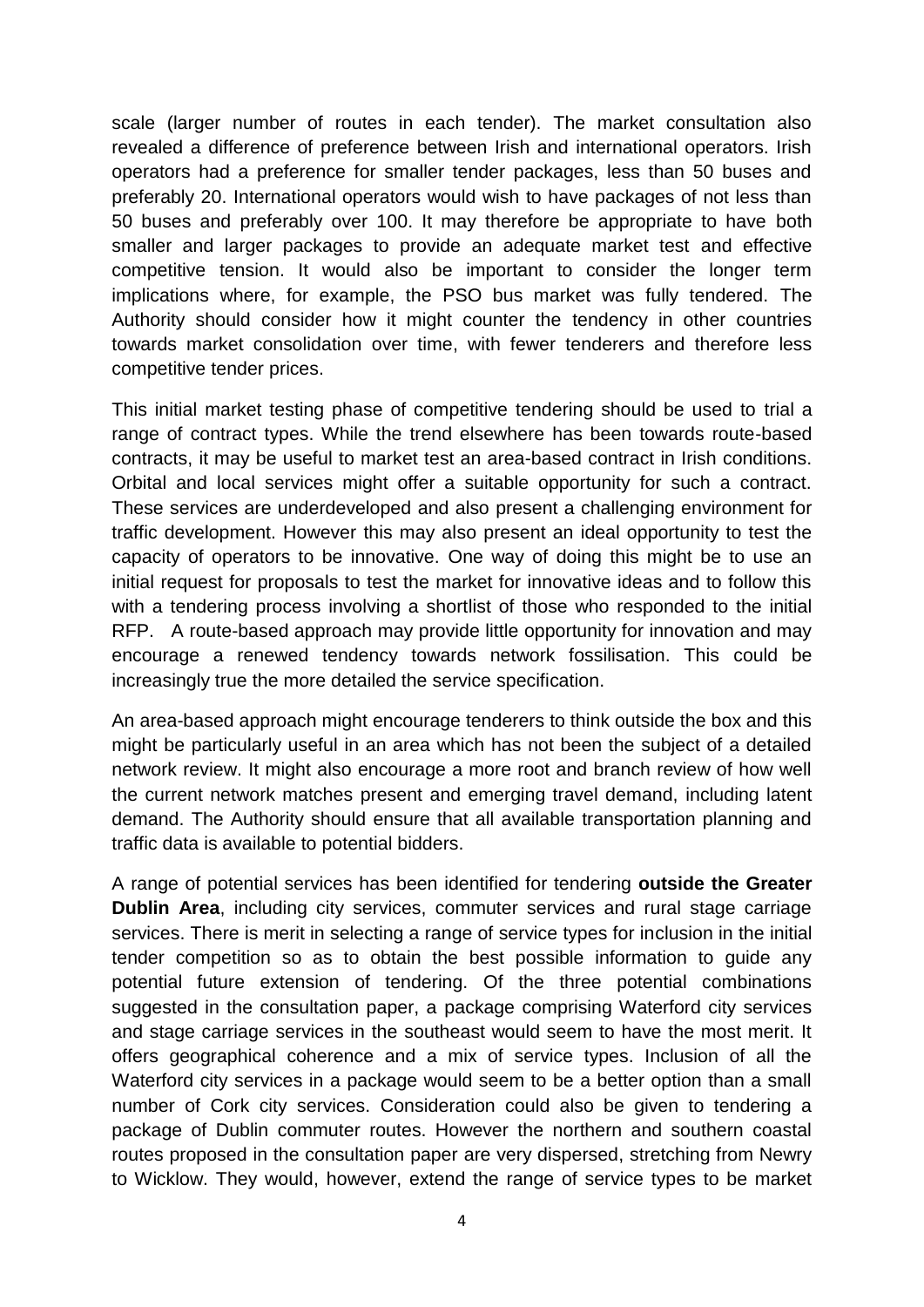tested in the Greater Dublin Area but would have to be tendered on their own because of the legal restrictions on the areas of operation of Dublin Bus and Bus Eireann.

It is proposed to tender between 7 and 10% of the existing PSO market outside the GDA. This would represent between 28 and 40 buses, based on a PVR of 401. A tender package at the lower end of this range might not be terribly attractive to the market, especially if it was widely geographically dispersed. It might therefore be preferable to consider a market segment of around 10% which would permit both a reasonably sized package and one or more small contracts. It should be possible for Bus Eireann to absorb the loss of a segment of this size given the total scale of its operations.

The rationale for including the stage carriage services in the southeast as a tendering option is that a re-organisation of PSO stage carriage and rural transport services has already taken place in this region. This seems to be at odds with the rationale for the inclusion of orbital and local services in the Greater Dublin Area in that they offer significant potential for delivering cost efficiencies and possible service improvements. The Authority should explain more clearly why seemingly contradictory rationales are appropriate to the selection of these routes for tendering.

The selection of routes for tendering should also have regard to how the existing bus fleet and drivers are deployed. For example, buses may be currently used to operate a range of different service types, say both city and commuter, with the objective of maximising their utilisation. It would be important to preserve these efficiencies in designing any tender package.

## **Design and Specification of the Tender Competition and Subsequent Contracts**

The Institute supports the broad conclusions set out in the consultation documentation relating to the design and specification of the tender competition and subsequent contracts and offers the following specific observations:

- Specific requirements in relation to integration should be included, covering ticketing, fares, information and branding. The Leap card should be available for use on all tendered services and the full range of ticket types should be available on it. Fares integration should also be developed to ensure that the fare charged reflects the journey taken rather than the number of operators or modes used to complete that journey. The introduction of daily fare caps is a start in this direction but it is of little benefit to people who do not make multiple trips.
- It would also be important to address timetable integration and the interlinking of public transport services, particularly where service frequencies are lower.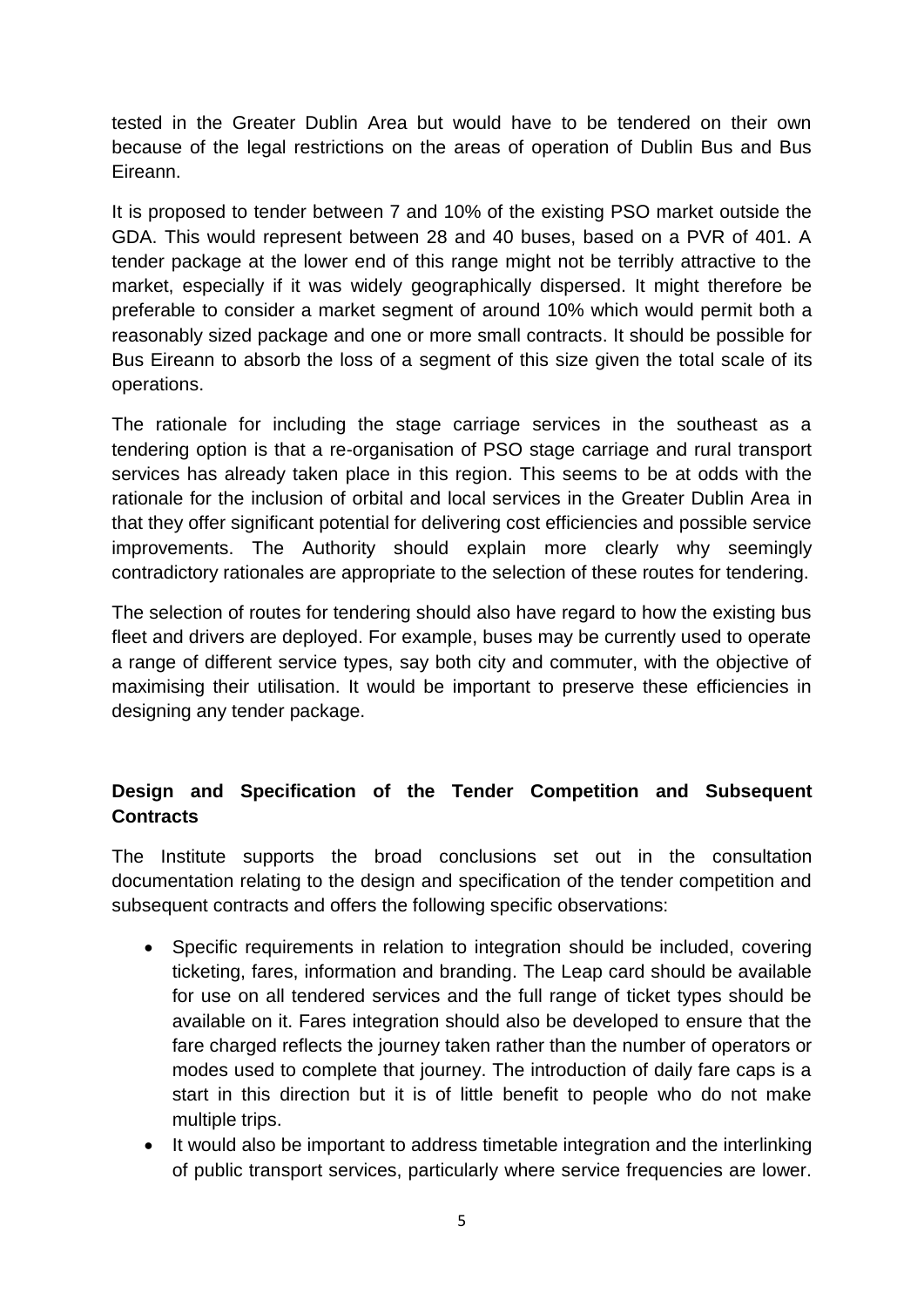The focus has to be on enabling people to make end to end journeys as conveniently as possible without incurring substantial additional interchange penalties. There is no point taking a lower frequency local service if it does not connect, conveniently or at all, with say a higher frequency radial bus service or an intercity or commuter rail service.

- As mentioned earlier, this market testing phase of competitive tendering should be used to assess the applicability of different contractual models to Irish conditions.
- We note that detailed service specification is the trend in other jurisdictions, covering frequency, reliability and punctuality. However this should be coupled with the flexibility to adjust services to reflect changing demographic and economic circumstances. We support the inclusion of provisions which would provide the scope to grow orbital and local services, while acknowledging that this may be difficult to achieve because of slower economic growth and continuing constraints on the public finances. These services are currently the poorest and have been least responsive to changing circumstances. They also have the potential to attract additional users, particularly from the socially deprived cohort and private car users. The service specification should also be flexible enough to take account of developments during the period of the contract which could arise from a range of factors such as new employment locations or retail developments or even to address the consequences for PSO services of bus licensing decisions (for example the loss of services through smaller towns and villages following the introduction of direct long distance services using the motorways).
- The specification should also include quality of service requirements, building on those already contained in the existing direct award contracts. However the performance specifications, in both the tendered and direct award contracts, should be strengthened. The current performance specifications provided a useful starting point when contracting was being introduced for the first time. However the current requirements are not challenging enough, nor do they accord with best international practice.
- We are inclined to favour the use of gross cost contracts with incentives based on experience elsewhere in Europe. In such contracts revenue risk remains with the contracting authority and it is critical that measures are included in the contract to ensure that the operators fully recovers revenue on behalf of the contracting authority. However net cost contracts, where the operator retains the revenue risk, tend to be better at providing the operator with incentives to grow traffic. The Authority should therefore consider how it can ensure, through specification and incentives, that traffic growth is promoted and facilitated by operators.
- As well as performance standards, the Authority should set down strong requirements relating to technical standards, vehicle maintenance and staff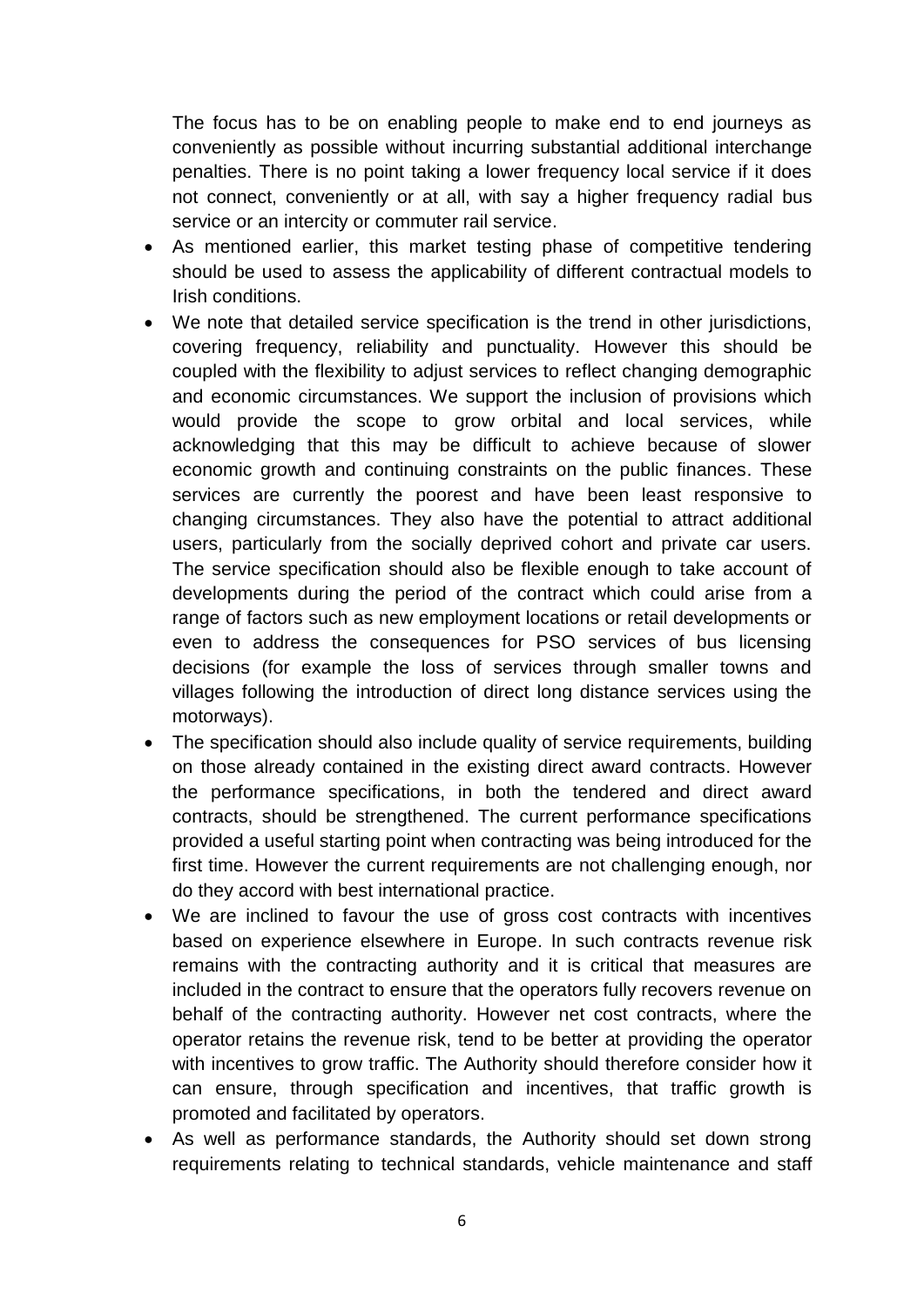training. It should put in place effective measures to enforce compliance with these requirements and to supervise compliance with existing statutory obligations such as the Driving Time Directive and the Health, Safety and Welfare at Work Acts. It is not enough to write in terms in the contracts requiring that both direct award and tendered operators comply with such requirements. The Authority has an obligation to ensure that operators comply, if for no other reason than that it will be held to account for any failure particularly where it relates to public safety.

- The Authority should consider whether it wishes to include conditions in any tendering process which stipulate requirements in relation to pay and conditions. Some public transport authorities have included conditions which seek to prevent price competition based on lower remuneration, terms and conditions for employees than apply in existing direct award operators. This may be done for social policy reasons, to facilitate a smooth transition from direct award to tendered services and/or to prevent deskilling in the sector. The alternative is to allow tenderers the freedom to pay market rates, subject to compliance, where applicable, with the Transfer of Undertakings Directive.
- Consideration should be given to how to combat bid rigging and future market consolidation. Consolidation will clearly not be a factor in this initial tendering phase, but it is important to start considering now how it might be addressed if tendering were to be extended. Consolidation and dominance by one or a small number of operators is a particular concern in the small Irish market and could lead to increased costs for the provision of PSO services in the longer term. Consideration should therefore be given now to these longer term issues because they might influence the shape and scope of this first tendering process.
- When assessing tender prices the Authority should consider whether there are any issues relating to compliance with the law. For example, do the tender prices give rise to any concerns about compliance with taxation law or driving time regulations?

The documentation suggests that all tender competitions will be run concurrently. This may make it difficult for small operators, with limited resources and tendering skills, to respond as fully as they might wish and may, therefore, limit the amount of competition for tenders. One possible way of addressing this might be to have a phased rollout of tenders over a relatively short period. This would enable small operators to participate more effectively without deterring participation by larger operators.

Consideration should be given to whether Bus Eireann and Dublin Bus will be allowed to tender for contracts outside their operational areas. A view may be taken that this is precluded by the existing law which delimits the area of operation of each company or that it is incompatible with the award of exclusive rights. However, such restrictions may not be compatible with a potential gradual extension of tendering.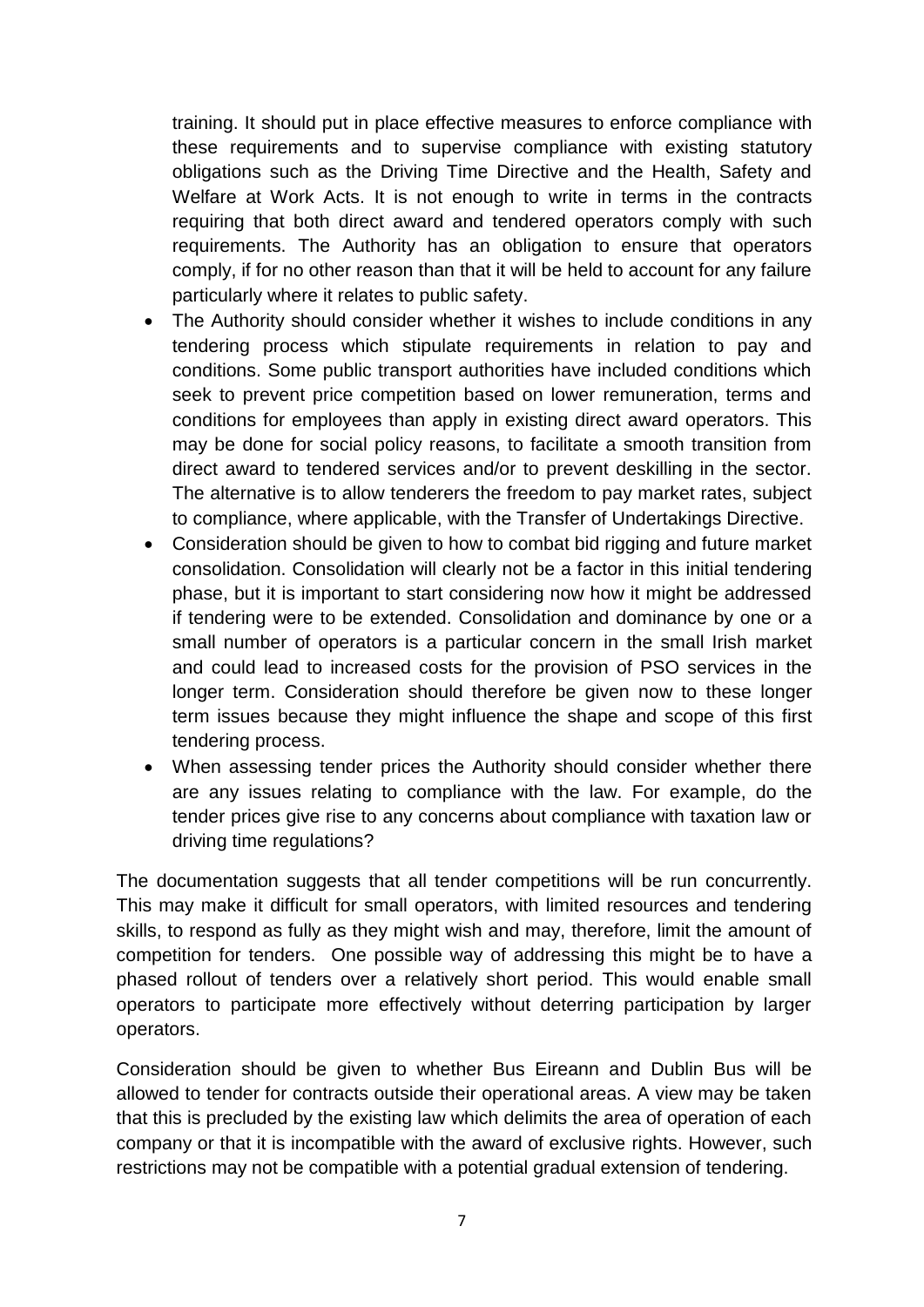Very careful consideration will have to be given to the design of the tender competitions so as to ensure a level playing field. On the one hand Dublin Bus and Bus Eireann may have incumbency and other benefits that need to be taken into account and on the other hand private operators may be offered free depot facilities and buses. It would be important to undertake a thorough economic analysis as part of the competition design process to ensure that factors which might give an unfair advantage to any party or might affect the subsequent assessment of the impact of competitive tendering are fully taken into account.

#### **Implementation Risks**

The Institute strongly endorses the implementation risks identified in the economic analyses published by the Authority and would draw attention to similar conclusions in our submission to the 2012 public consultation on the public bus service contracts. There are a number of important health warnings which we strongly endorse, including the following:

- The need for careful design of the tender competition to prevent the emergence of cartels and bid rigging, as suggested by the Competition Authority.
- The importance of adequate preparation by both the contracting authority and the bidders.
- The need for the contracting authority to be adequately resourced to effectively manage the tender process.
- Ensuring the stability and reliability of bus services following the announcement of a tender competition and effective management of the transition where the incumbent operator does not win the tender.

In its response to the 2012 public consultation, the Institute placed strong emphasis on the Authority having the necessary skills, expertise and resources to manage the whole public service contracts process, whether tendered or not. The requisite skills are a scarce commodity in Ireland. A skills audit should be undertaken to establish what skills deficits exist, covering network planning, tender design and administration, contract preparation and specification and measurement and evaluation of performance. The necessary core skills should be developed in-house as this represents the best value for money for the taxpayer. A consultant-led approach would be more expensive and result in less skills transfer. Having the core skills in-house would also enable the Authority more effectively to manage the output of consultants engaged to do specific pieces of work. Where possible, staff should be seconded to public transport authorities abroad and field visits should be undertaken. Skills and expertise have to be augmented by local knowledge. Even In a country as small as Ireland it would be inadvisable to attempt to draw up a service specification at national level without an adequate input of local network expertise.